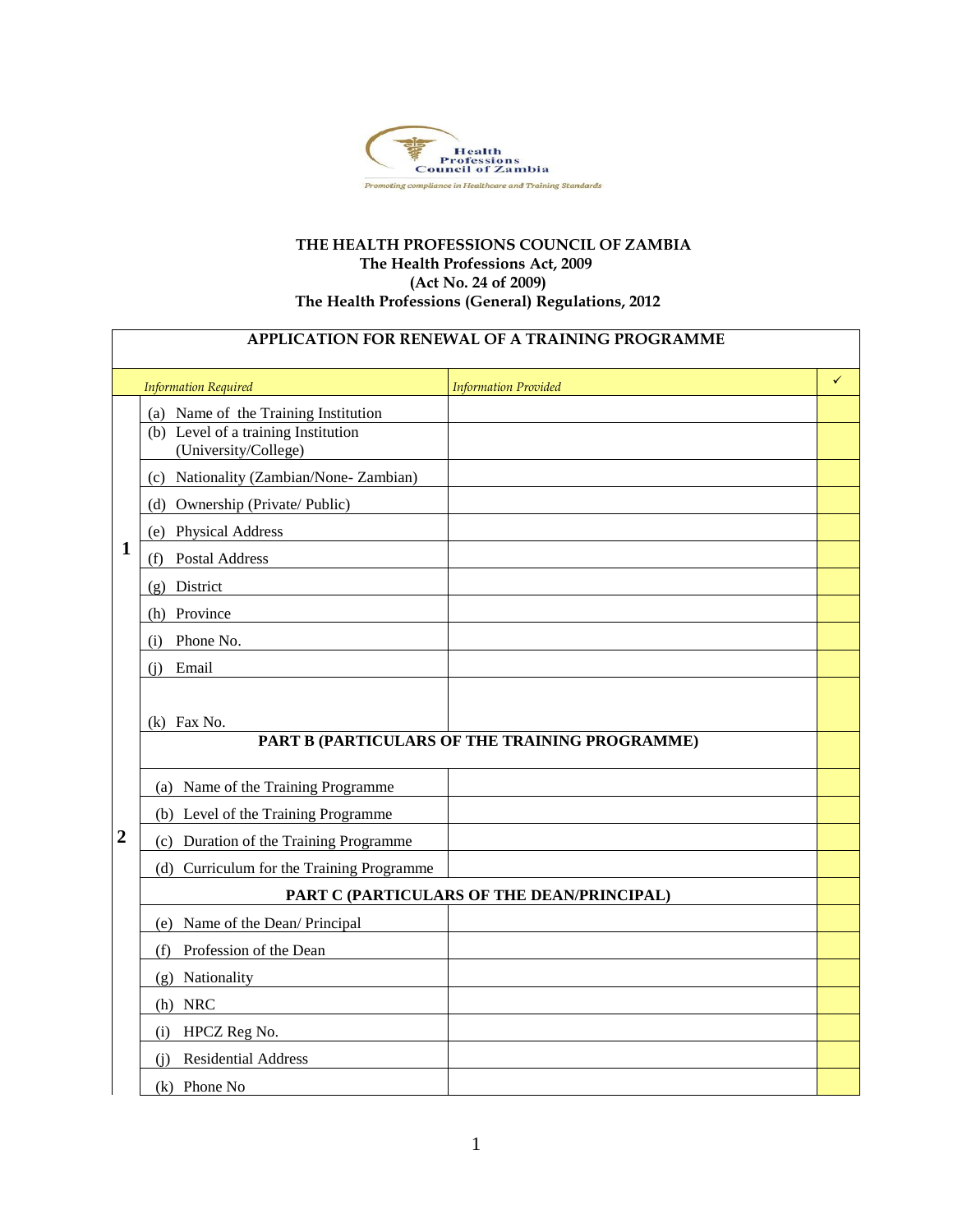|                  | $\Omega$                                          | <b>Email Address</b>                        |                                                                                     |         |                         |  |  |
|------------------|---------------------------------------------------|---------------------------------------------|-------------------------------------------------------------------------------------|---------|-------------------------|--|--|
|                  | (m) Appointment letter for the Dean               |                                             |                                                                                     |         |                         |  |  |
|                  | (n) Curriculum Vitae of the Dean                  |                                             |                                                                                     |         |                         |  |  |
|                  |                                                   | PART C (PARTICULARS OF THE COORDINATOR)     |                                                                                     |         |                         |  |  |
|                  |                                                   | (o) Name of the Coordinator                 |                                                                                     |         |                         |  |  |
|                  |                                                   | (p) Profession of the Coordinator           |                                                                                     |         |                         |  |  |
|                  |                                                   | (q) Nationality                             |                                                                                     |         |                         |  |  |
|                  | (r)                                               | <b>NRC</b>                                  |                                                                                     |         |                         |  |  |
|                  | (s)                                               | HPCZ Reg No.                                |                                                                                     |         |                         |  |  |
|                  | (t)                                               | Residential Address                         |                                                                                     |         |                         |  |  |
|                  |                                                   | (u) Phone No                                |                                                                                     |         |                         |  |  |
|                  |                                                   | (v) Email Address                           |                                                                                     |         |                         |  |  |
|                  |                                                   | (vi) Appointment letter for the Coordinator |                                                                                     |         |                         |  |  |
|                  |                                                   | (vii) Curriculum Vitae of the Coordinator   | PART C (STAFF ESTABLISHMENT AND FACULTY)                                            |         |                         |  |  |
|                  |                                                   |                                             |                                                                                     |         |                         |  |  |
|                  | (a) No. of Teaching staff on the<br>establishment |                                             |                                                                                     |         |                         |  |  |
| 3                | (b) No of the Teaching Staff Available            |                                             |                                                                                     |         |                         |  |  |
|                  | (c) No. Teaching staff on full time               |                                             |                                                                                     |         |                         |  |  |
|                  | (d) No. of Teaching Staff on Part Time            |                                             |                                                                                     |         |                         |  |  |
| $\boldsymbol{4}$ |                                                   | PART D (BOARD OF DIRECTORS)                 |                                                                                     |         |                         |  |  |
|                  | No.                                               | Name                                        | <b>Nationality</b>                                                                  | NRC No. | $%$ of<br><b>Shares</b> |  |  |
|                  | (e)                                               |                                             |                                                                                     |         |                         |  |  |
|                  | (f)                                               |                                             |                                                                                     |         |                         |  |  |
|                  | (g)                                               |                                             |                                                                                     |         |                         |  |  |
|                  | (h)                                               |                                             |                                                                                     |         |                         |  |  |
|                  | (i)                                               |                                             |                                                                                     |         |                         |  |  |
|                  | (j)                                               |                                             |                                                                                     |         |                         |  |  |
|                  |                                                   | PART E (ATTACHMENTS)                        |                                                                                     |         |                         |  |  |
| $\overline{4}$   |                                                   | Tick the copies of the documents that       | Photocopy of the registration certificate with<br>registrar of companies/ societies |         |                         |  |  |
|                  | have been attached to the application             |                                             | Photocopy of ZRA Tax registration certificate                                       |         |                         |  |  |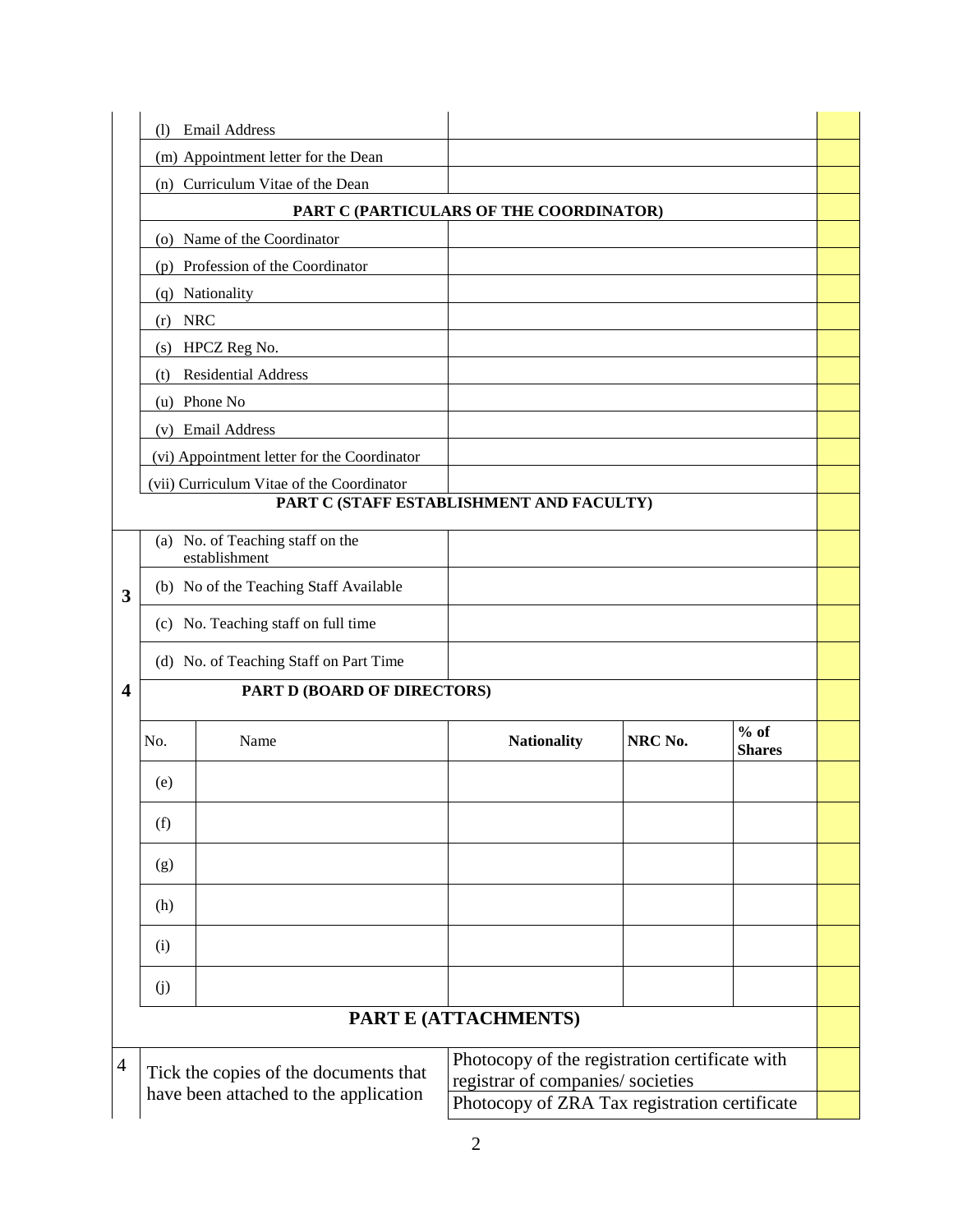| Photocopy of National Registration Card(s) or      |  |
|----------------------------------------------------|--|
| Passport(s) of Proprietor(s)                       |  |
| Photocopy of Business Permit from local            |  |
| authority                                          |  |
| Photocopy of Fire Certificate from local           |  |
| authority                                          |  |
| Copies of registration and practicing certificates |  |
| for all teaching staff who are health              |  |
| practitioners                                      |  |
| copy of proof of ownership of premises or if       |  |
| premises are leased, copy of tenancy agreement     |  |
| MOU or signed contract with companies              |  |
| disposing medical waste                            |  |
| Copy of the Renewal fee receipt                    |  |
| Certificate from Higher Education Authority        |  |
| (Universities)                                     |  |
| Copy of the assessment fee receipt                 |  |
| Appointment letters for all the teaching staff     |  |
| Contracts for all the teaching staff               |  |
| Valid Practicing certificates for teaching staff   |  |
| who are health practitioners                       |  |

I do solemnly declare that the information provided in this form is correct and true

| Applicant's signature      | Designation  |             | Date      |                        |
|----------------------------|--------------|-------------|-----------|------------------------|
| FOR OFFICIAL USE ONLY      |              |             |           |                        |
| <b>Accounts Department</b> |              |             |           |                        |
|                            | Name Officer | Designation | Signature | Date                   |
|                            |              |             |           | <b>Amount Received</b> |
| <b>STAMP</b>               |              |             |           |                        |
|                            |              |             |           |                        |
|                            |              |             |           |                        |
|                            |              |             |           |                        |